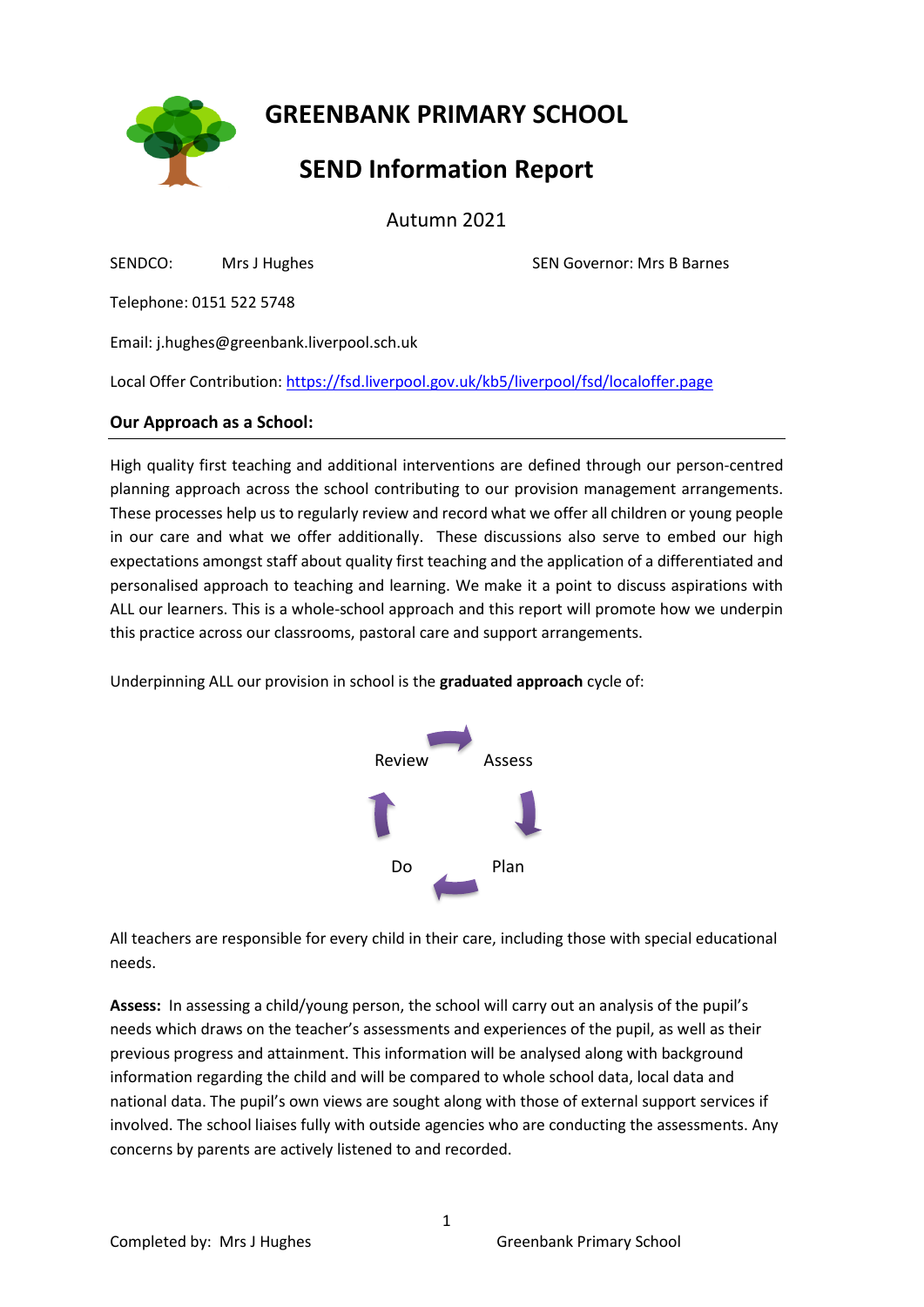**Plan:** We recognise that we **must** formally notify parents if their child is being provided with SEND support, despite prior involvement and communication. The teacher and SENDCO agree in consultation with the parent and pupil the adjustments, interventions and support to be put in place and are set out in a Learning Plan. Expected impact on progress (outcomes), development or behaviour will be agreed and a clear date for review will be set.

**Do:** The School's SENDCO, Mrs Hughes, supports the class teacher in problem solving and advising on the effective implementation of support and in further assessments. The teacher remains responsible for working with the child. Where the interventions involve group or one to one teaching away from the teacher, it is the teacher who remains responsible for overseeing this. The teacher must ensure they work closely with teaching assistants or specialist staff involved to plan and assess the impact of support and how this can be linked to classroom teaching.

**Review:** Reviews are carried out on the agreed date. When we review we evaluate the impact and quality of the support and consider the views of the parents and pupils. This feeds back into the analysis of the pupil's needs. The teacher, working with the SENDCO, will revise what support is required in light of the pupil's progress and development. Amendments to the existing support will be highlighted and new outcomes established in consultation with the parents and pupils. We strive to provide clear information to parents about the impact of support and interventions as part of our Learning Plan review process. This will enable them to be involved in planning and understanding the next steps

Having consulted with children, young people and their parents, all our additional provision (internal or external) is based on an agreed outcomes approach and these are discussed with the professionals that offer the support to your child/young person and hold both our internal/external providers and ourselves to account.

In cases were children have an EHCP (Education, Health and Care Plan), these **must** be reviewed by the local authority in partnership with the school at least annually. These reviews are arranged at school and are part of the SENDCOs role.

#### **SEND Needs:**

Children and young people's SEN are generally thought of in the following four broad areas of need and support. Provision for these needs is that which is **additional to** or **different from** that which is generally available for most children in the school. The four areas of need and the support available are:

1. **Communication and Interaction -** Children with communication and Interaction difficulties may find it more difficult to talk about their needs and wants. They may find it difficult to understand what is being asked of them (Receptive) or they may find it difficult to find the words (Expressive) and use these words in their writing. They may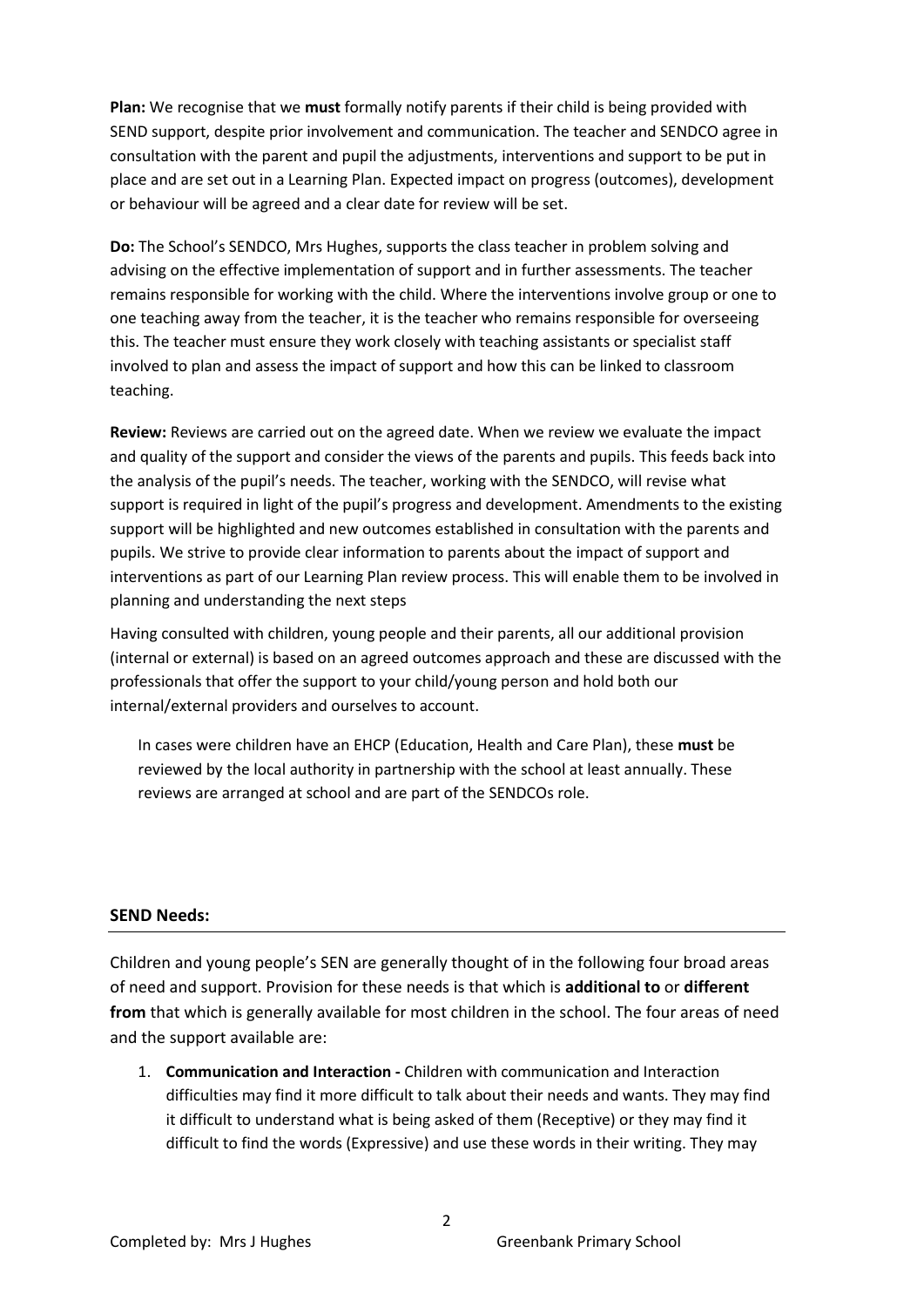take longer to respond to questions and have difficulties making friends and understanding friendships.

**Possible SEND** – Speech Language & Communication Difficulties, Autistic Spectrum Disorder (ASD), Aspergers Syndrome, Autism.

Examples of provision in school:

- o *We utilise a total communication environment – Visual Timetables, Now and Next boards*
- o *Use of visual symbols and PECS*
- o *Paper based AAC (Assistive Augmentative Communication)*
- o *Lego Therapy*
- o *Social Stories*
- o *WellComm Intervention*
- o *Support from SENISS*
- o *Support from Speech and Language Therapy*
- o *Language Box Intervention*
- o *Differentiated curriculum through Quality First Teaching*
- 2. **Cognition and Learning -** Children with cognition difficulties may learn slower than the rest of the children in their class. They may find it difficult to concentrate, to understand what they are learning even after it has been differentiated and to be able to process information. For some children they may have difficulties with their spellings and organising their work. For others they may have difficulties with their handwriting and writing it neatly into their school books

Possible SEND – Dyslexia, Dyspraxia, Dyscalculia, Moderate Learning Difficulties, Severe Learning Difficulties.

Examples of provision in school:

- o *Differentiated curriculum through Quality First Teaching*
- o *Small group teaching/ Intervention groups or 1:1 sessions*
- o *SENISS Support for Dyslexia/ Dyscalculia*
- o *SENISS Specialist Teacher observations for all children*
- o *Precision Teaching*
- o *Additional small steps assessment – PIVATS*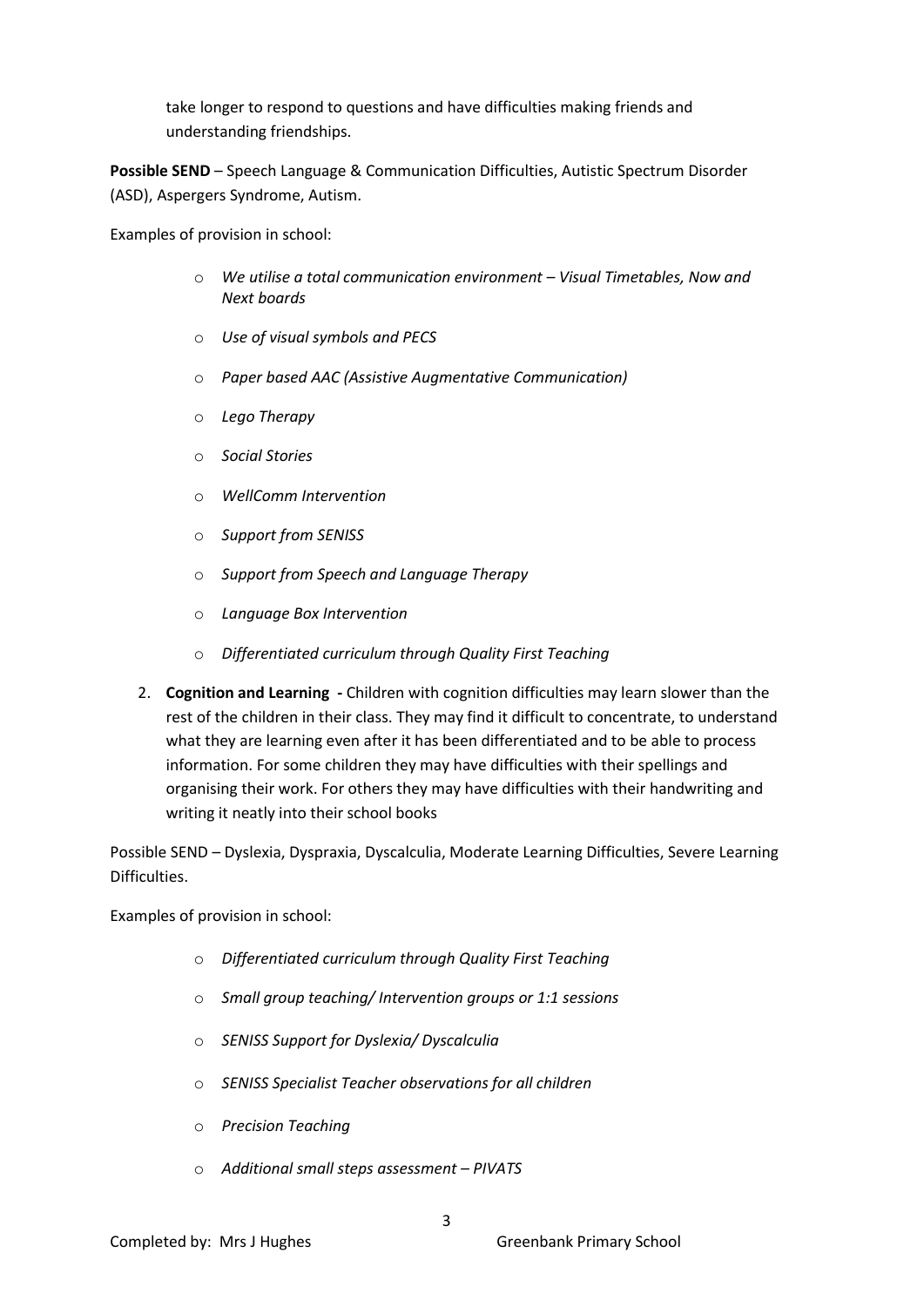- o *Sandwell Maths Assessment*
- o *Educational Psychology*
- 3. **Social, Emotional and Mental Health** Some children may show a wide range of needs throughout their lives. They may become withdrawn and isolated, show challenging behaviour, be anxious, easily distractible, have an eating disorder and be depressed. All these may affect a child's learning.

Possible SEND – Attention Deficit Disorder (ADD) Attention Deficit Hyperactive Disorder, Attachment Disorder.

Examples of provision in school:

- o *Lego Therapy*
- o *1:1 time with Welfare Officer*
- o *Consistent staff approach*
- o *Range of fiddle toys available*
- o *Social stories*
- o *Seedlings Therapy*
- o *YPAS (Young Persons Advisory Service)*
- o *MHST (Mental Health Support Team through CAMHS)*
- o *Play Therapy*
- o *MISP (Massage In Schools Programme)*
- 4. **Sensory and/or physical needs -** Some children may have a disability that hinders or affects their learning. These children may need extra support and equipment in order to access all the opportunities that are available to them.

Possible SEND - Cerebral Palsy, Visual/Hearing Impairment.

Examples of provision in school:

- o *Support from Physiotherapy, when required*
- o *Support from Occupational Therapy, when required*
- o *Support from Liverpool Sensory Support Service, when required*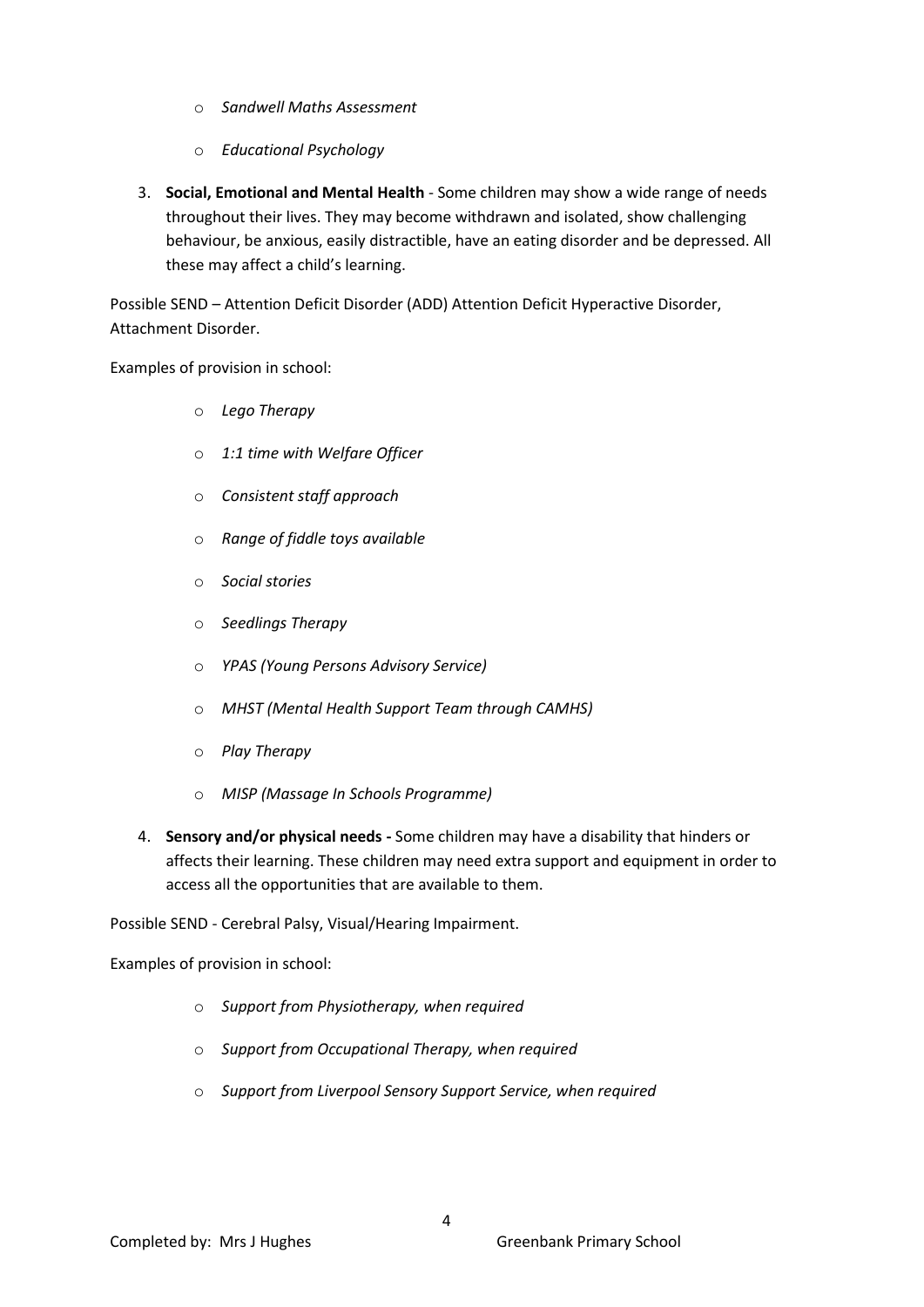## SEND Policy 2021-2022

As of November 2021, we have 73 children or young people receiving some form of SEN Support.

We have internal processes for monitoring quality of provision and assessment of need*.* These include book scrutiny, learning walks and data analysis.

## **Co-producing with children, young people and their parents**

Involving parents and learners in the dialogue is central to our approach and we do this through:

| Action/Event                                      | Who's involved                             | Frequency                |
|---------------------------------------------------|--------------------------------------------|--------------------------|
| Parent review days -                              | Parent pupil and teacher                   | Termly                   |
| implement or review<br>'Individual Learning Plan' |                                            |                          |
|                                                   |                                            |                          |
| <b>Education, Health and Care</b>                 | All agencies involved with the child       | Annually - dependent on  |
| Plan (EHCP) Annual Review                         | with an EHCP: parents, pupil, class        | when the EHCP was issued |
| <b>Meetings</b>                                   | teacher, TA, Headteacher,<br><b>SENDCO</b> |                          |
| Early Help Assessment                             | Parent, pupil, team of                     | Usually every 12 weeks   |
| (EHAT) reviews                                    | professionals                              |                          |
| <b>Educational Psychology</b>                     | Pupil, parent, teacher, SENDCO             | When scheduled by EP     |
| <b>Reviews</b>                                    | and EP                                     |                          |
| Behaviour therapy reviews                         | Pupil, parent, teacher, SENDCO             | Every 12 weeks           |
|                                                   | and therapist                              |                          |
| <b>Occasional Meetings</b>                        | SENDCO/teacher/parent/pupil/               | Whenever they are        |
|                                                   | Leadership Team                            | requested by any of the  |
|                                                   |                                            | parties.                 |
| <b>Updating Health Care</b>                       | School Nurse, parents, pupil,              | Usually annually but can |
| plans                                             | SENDCO, Welfare Officer                    | be earlier if deemed     |
|                                                   |                                            | necessary                |
| <b>School Nurse Drop-ins</b>                      | Parent/ pupil/nurse                        | by appointment           |
| Attendance reviews                                | Parent, Education Welfare Officer,         | Regular meetings         |
|                                                   | Welfare Officer,                           | throughout the year.     |
|                                                   | SENDCO/Designated Safeguarding             |                          |
|                                                   | Lead/Headteacher                           |                          |
|                                                   |                                            |                          |
| Occasional telephone calls                        | SENDCO or teacher                          | When required and        |
| or emails                                         |                                            | requested by parents or  |
|                                                   |                                            | staff.                   |

## **Staff development and Qualifications**

We are committed to developing the ongoing expertise of our staff.

We have current expertise in our SEND team: Our school SENDCO has over 21 years' experience of working with children with SEND and works closely with our SEND teachers Miss C Thornton and Mrs S Reid. All Local Authority School Improvement briefings and transition meetings are attended, and information is fed back to school staff. The SEND team regularly attend training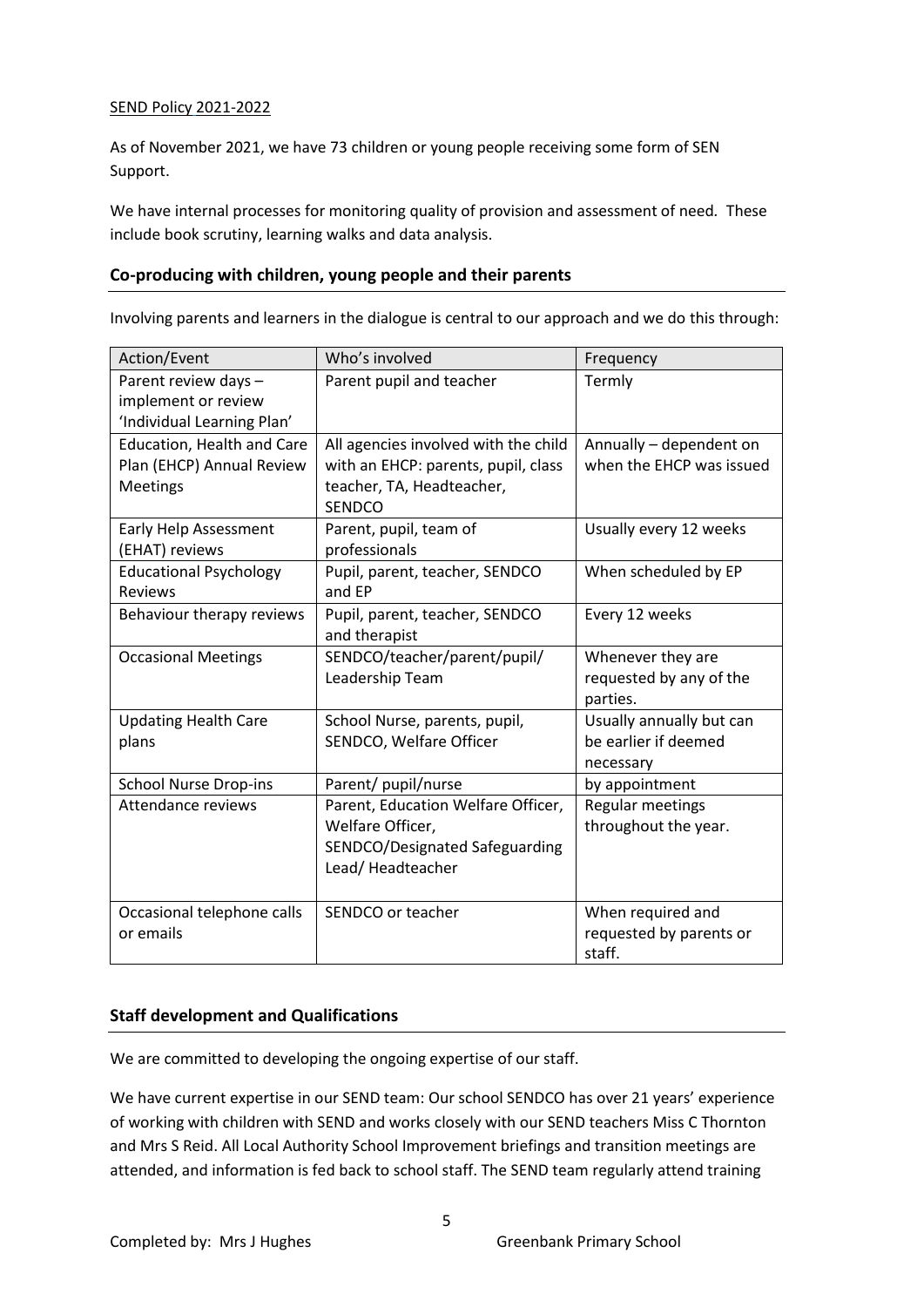and deliver presentations and training to teaching and support staff in order to ensure high expectations and standards across the school.

Additional training has included:

PIVATS 5 Learning Plan Implementation EHCP Review Master Class Sounds Write Dyscalculia Awareness and Intervention Dyslexia Awareness and Intervention ASD Training ADHD Training Reporting the Engagement Model Precision Teaching Early Help Assessment Tool MITA (Maximising the Impact of Teaching Assistants) Specialist training for Deaf Awareness Sensory Processing

# **Staff deployment**

Considerable thought, planning and preparation goes into utilising our Teaching Assistants to ensure children achieve the best outcomes, this includes for them to gain independence and are prepared for adulthood from the earliest possible age. TAs in each year group are responsible, under the direction of the class teacher, for leading interventions.

## **Finance**

We spend our SEND budget in the following ways:

- o Support staff (additional to quality first provision)
- o support staff partly funded with Top Up Funding
- o Commissioned external services
- o Resources to support learning e.g laptops
- o Additional teaching resources
- o Training
- o Sensory resources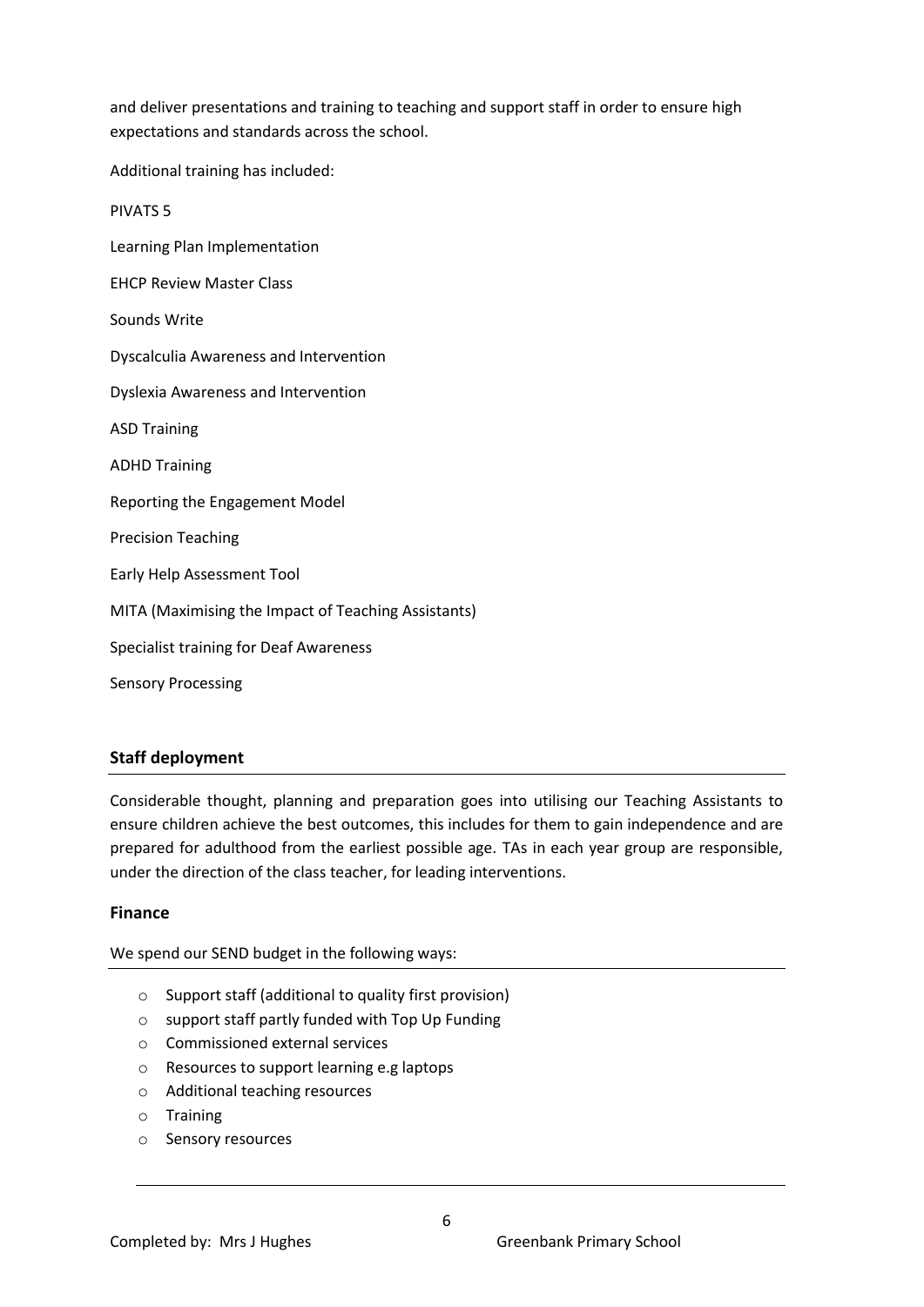## **Transition Plans**

- $\circ$  You will be invited to look around the school and meet relevant staff. Your child will also be invited to visit and stay for a short session before starting school. Nursery staff also carry out home visits in the weeks leading up to your child's first day at school. We closely monitor children and young people's destination data.
- o We will contact any early years settings, or other schools your child has attended to gather information about their needs.
- o We support pupils moving to new settings and Key Stages by making opportunities available to them to attend the new setting for discreet activities, assemblies and playtimes.
- o We produce Transition booklets to be shared with key staff and at home.
- $\circ$  We develop a transition plan in partnership with you, your child, the new setting and specialist staff supporting your child to ensure that they enjoy a smooth transition.
- $\circ$  The SENDCo attends a transition day organised by the Local Authority to meet with Secondary colleagues to discuss your child and hand over any background information regarding their individual needs

## **Complaints**

If a parent of a pupil with special educational needs is concerned about the provision that school is making for them, they should, in the first instance, refer the matter to the pupil's class teacher and/or the SENDCo. If the matter is not resolved then please contact the Headteacher and follow the school's Complaints Procedure. The Headteacher will investigate and will contact you within 5 school days. If she has not resolved the matter to your satisfaction then please see the Complaints Procedure for details of the next steps to take. A copy of the school's Complaints Policy can be found via the school website [https://greenbank-primary.co.uk/wp](https://greenbank-primary.co.uk/wp-content/uploads/2021/09/School-Complaints-Procedure-2020-.pdf)[content/uploads/2021/09/School-Complaints-Procedure-2020-.pdf](https://greenbank-primary.co.uk/wp-content/uploads/2021/09/School-Complaints-Procedure-2020-.pdf)

Parents are valued and their contribution in terms of identification and support for pupils with SEND is fully recognised. Parents are always welcome to discuss any matter relating to their child's progress.

#### **Further development**

Our strategic plans for developing and enhancing SEN provision in our school next year include:

- $\circ$  Organise further staff development opportunities-with a focus on supporting needs and making the curriculum accessible for all
- o Maintaining high quality Individual Learning Plans
- o Lesson observations
- o Assessment data analysis
- o Pupil progress meetings
- o Continue to access High Needs Funding